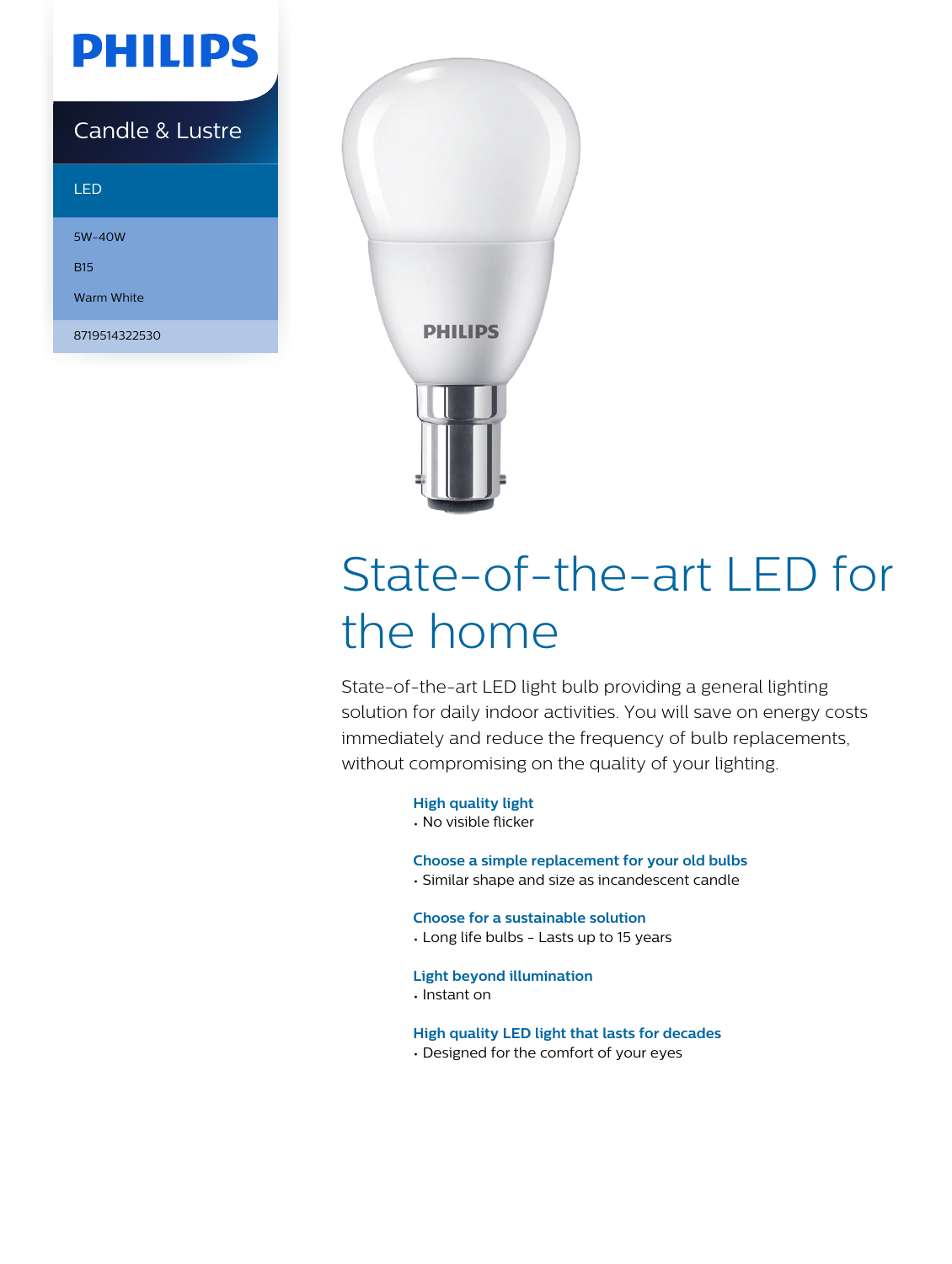#### 8719514322530

## **Highlights**

#### **No visible flicker**

When your light flickers in quick succession it could be hard on the eyes, cause headaches, and even set off an attack for those with photosensitive epilepsy. It's both unpleasant and unnecessary. LEDs can flicker because of their rapid response to the driver current. However, because Philips LEDs are designed so that variations in your driver current's output are minimized, they eliminate the factors that cause flicker. So, you won't see it, not even a hint.

#### **Similar shape and size as incandescent candle**

With its beautifully shaped design and familiar dimensions, this is a contemporary lighting, energy-saving, standard LED candle. The perfect sustainable replacement for traditional incandescent candles.

#### **15,000-hour rated average life**



With a lifetime of up to 15,000 hours. you can reduce the hassle of frequently replacing your light bulbs, and enjoy a perfect lighting solution for over 15 years.

#### **Instant on Designed for the comfort of your eyes**



It's easy to see how harsh lighting can strain the eyes. Too bright, and you get glare. Too soft and you experience flicker. Now you can gently light up your world with LEDs designed to go easy on the eyes, and create the perfect ambience for your home.

## Specifications

#### **Bulb characteristics**

- Dimmable: No
- Intended use: Indoor
- Lamp shape: Non directional luster
- Socket: B15
- Technology: LED
- Type of glass: Frosted

#### **Bulb dimensions**

- Height: 8.6 cm
- Weight: 0.021 kg
- Width: 4.5 cm

#### **Durability**

- Average life (at 2.7 hrs/day): 15 year(s)
- Lumen maintenance factor: 70%
- Nominal lifetime: 15,000 hour(s)
- Number of switch cycles: 50,000

#### **Light characteristics**

- Color consistency: 6SDCM
- Color rendering index (CRI): 80
- Color temperature: 2700 K
- Light Color Category: Warm White
- Nominal luminous flux: 470 lumen
- Starting time: <0.5 s
- Warm-up time to 60% light: Instant full light
- Color Code: 827 | CCT of 2700K

#### **Miscellaneous**

• EyeComfort: Yes

#### **Other characteristics**

- Lamp current: 44 mA
- $\cdot$  Efficacy: 94 lm/W

#### **Packaging information**

- EAN: 8719514322530
- EOC: 871951432253000
- Product title: LEDLuster 5-40W B15
- 827 P45NDFR AU 2CT